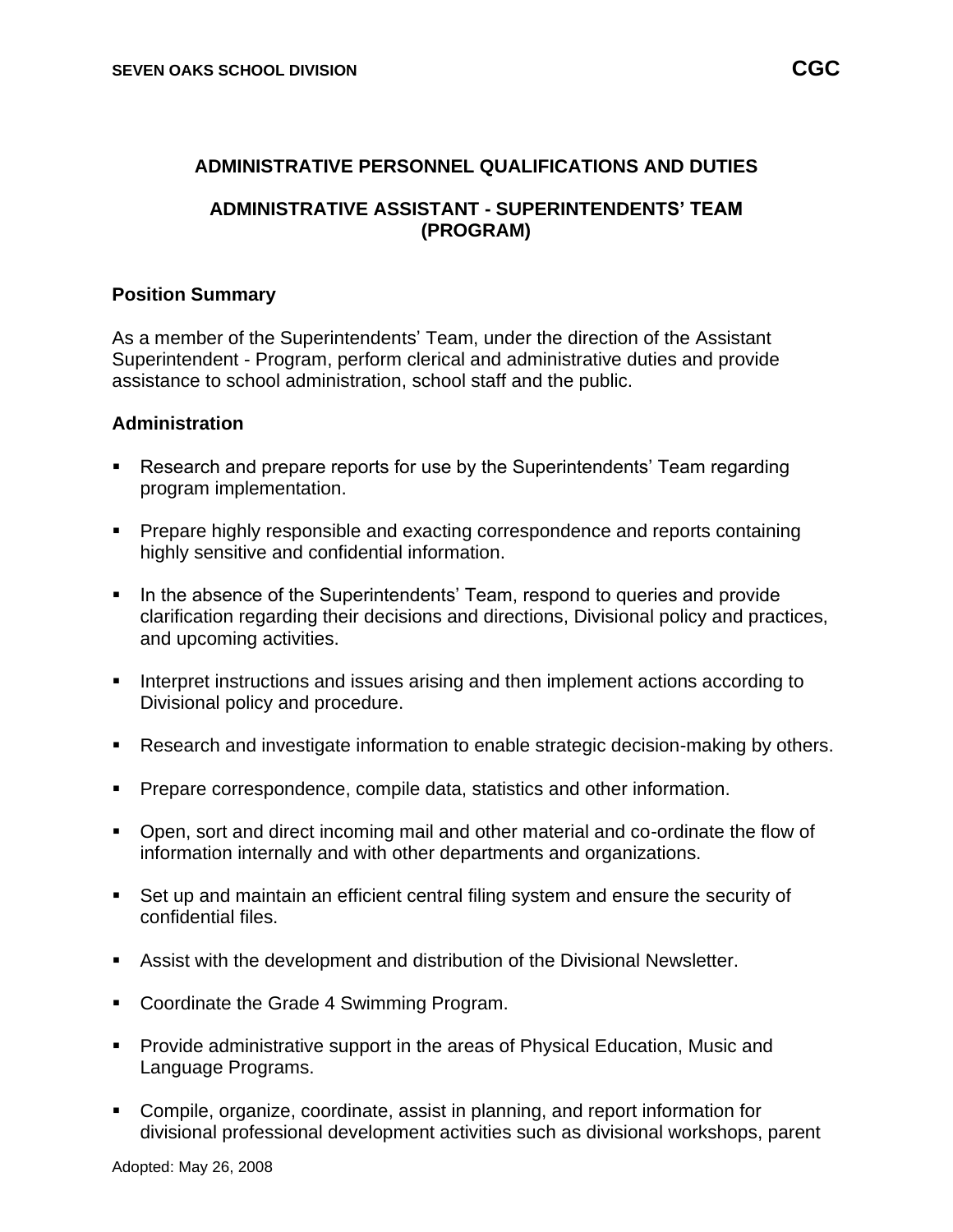workshops, divisional in-services and the Seven Oaks Symposium Series.

- **•** Prepare and distribute meeting agendas and background materials for various committees and make the necessary arrangements for the meetings.
- **Prepare administrators' meetings notes.**
- Distribute and/or scan to email to staff notifications and divisional information.
- Provide assistance in the completion of Manitoba Education statistical report forms; collection and verification.

# **Computer Function**

- Word process items such as: board material, agendas, minutes, newsletters, and advertisements, compose routine correspondence, memos, letters and reports.
- Maintain sections of the Divisional Website.
- CIMS software.

# **Public Relations**

- Answer incoming calls, assess urgency of callers' requests, screen and relay messages, receive visitors, answer callers' request in accordance with the Division's policies and procedures and arrange meetings and appointments.
- Assist staff, outside organizations and visitors.

## **Other Duties**

- Receive, acknowledge, process, and maintain program information and materials regarding all curricula offered in the division and provide appropriate information and material when requested.
- Set-up employee interviews.
- Compile, organize and report on special projects.
- Produce and set locally produced research reports.
- Process conference funding for teaching staff.
- Process conference registrations and make travel arrangements for the Assistant Superintendent.